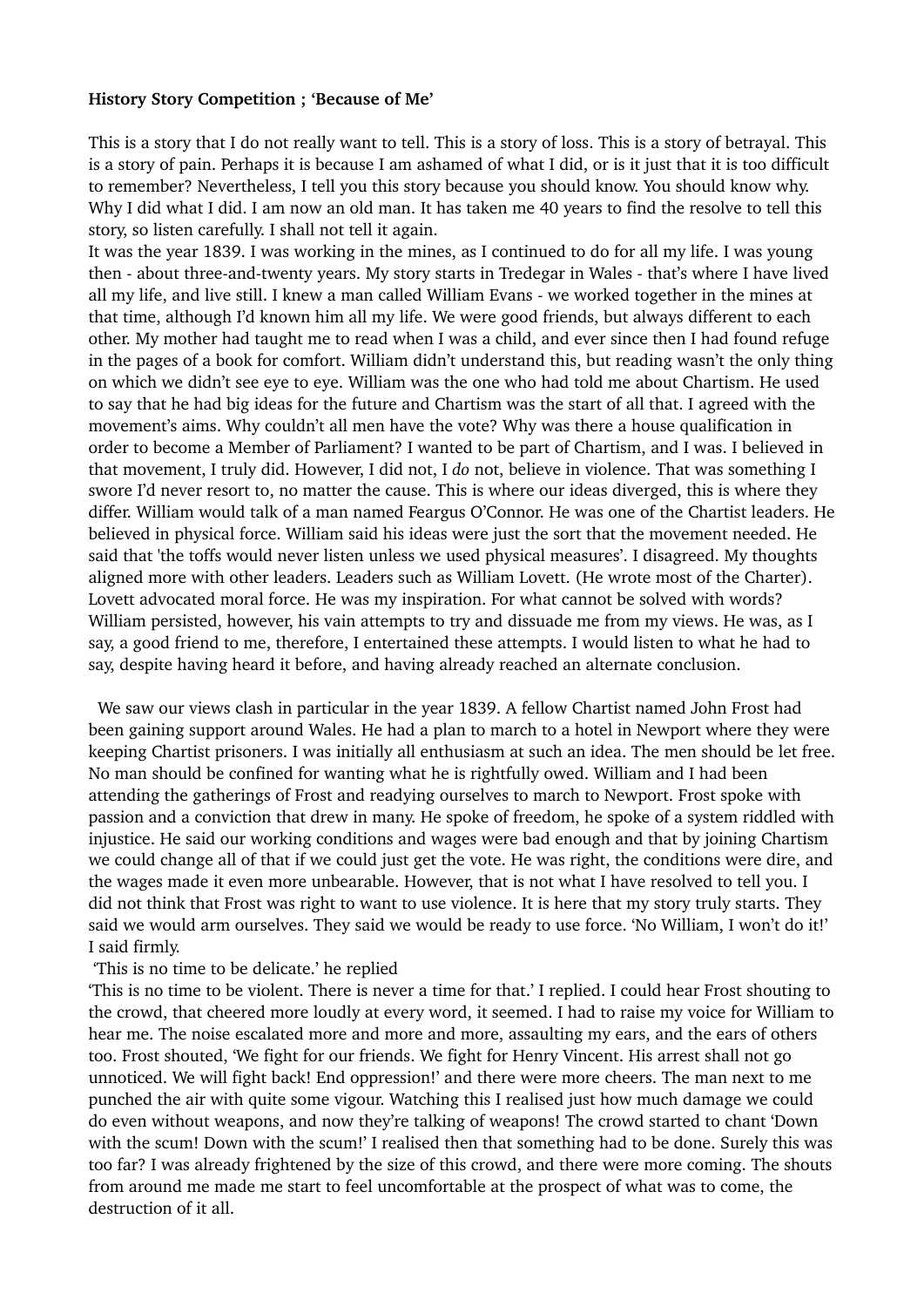'Will you come? Will you come?' William had to repeat himself because for a while I would not answer. I weakly replied that 'Yes, I'll come.' I don't really know why I said I would go, but I did. Sometimes people do things that they cannot explain. However, if I was going to be part of that event, then I was going to do something to prevent the violence as well.

 Two days later onward we marched to Newport. William and I marched in the group lead by John Frost. We marched from Sirhowy Valley, but there were two other groups coming from Pontypool and Ebbw Vale also (although those from Pontypool never arrived - and I thank god for that now). We were marching to the West Gate Hotel. It was there that our fellow Chartists were supposedly being held. We were armed with pistols, pikes, homemade swords and agricultural tools. I didn't agree with this. However, I *had* felt comfort that I had acted, as we set off with our weapons. That comfort would soon dissipate into bitter despair.

 There was so much noise. I couldn't stand the noise. A cacophony of all the sounds that accompany one's nightmares. Shouting ringing in my ears from all sides. Screaming pummelling me from every side. Gunfire slowly desecrating my conscience with every shot. I remember it well now. I wish I didn't. I had forgotten about it - not forgotten - that is the wrong word - I had blocked it out, but all of the details are still there, imprinted in my memory. A moment of chaos has a strange effect upon a person sometimes. Everything seems to go quiet, muffled, the way it sounds when you crawl under the blankets of your bed to block out the noise of the outside world - just for a moment. I never do that now. I wished at that moment that I could crawl under a sheet to block the moment out. I could not. It was only for a second that it went quiet. It never really did go quiet, that's just how I remember it. Shock I suppose. Utter shock and a terrible understanding. The noise returned and it seemed louder now. Noise comes to you, it comes from your surroundings and enters in. The feeling I had was very different to that. Everything I experienced seemed to come from within me. If I was a lake or a pond perhaps and a stone was thrown right into my centre. That's what it felt like. Ripples. Ripples that started from my centre and worked their way out. All feeling had left me. An explosion of emotion that left me limp, lifeless, lost. I also felt cold. A cold lake was very much within me at that moment. The catalyst; the soldiers. Yes, there were soldiers, the 45th regiment, firing right at us. 'How did they find out?' you ask. Haven't you guessed already? They found out because of me. Me.

 After the meeting I described to you, I thought I could try and prevent any violence. A person thinks they can do a great many things initially. Then they wake up, and realise that they can't do what they thought they could. It is not a nice wake up. It is a fall. A sudden hitting of your head on devilishly solid rock. I had told the authorities you see. I had tipped them off, and said that the Chartists were marching to Newport - armed. I *thought* they would want to prevent the violence. People are much more heartless than you would first expect. They would never have tried to prevent the violence, but match it. Only match it - or better yet, top it. That is what they did. There was the 45th regiment. There were the soldiers. There was the response to my attempt to prevent violence. An armed opposition waiting to strike. Guns to the ready, they stood as if they were made of steel. They looked dangerous, and that they were. A moment of realisation passed through us Chartists. Shock. Horror. Anger. Trepidation. Countless emotions passed among us. However, we too were armed. What do you do when you are face to face with bullets and you hold weapons? The Chartists decided to use the weapons they had, to fight back. Meet violence with violence. That is the basis of this story. I thought I could remove that factor through telling, but all I did was exacerbate what I wished to remove.

 It was because of me that at least two-and-twenty of my fellow men died, and one of those men; William. My friend who had stood by my side since I can hardly remember. Gone. Just like that, gone. Gone, just as when you focus on a stranger in the street, think about what their life may be like, and then they walk away and that's it. Gone like the seeds of a dandelion that float in the